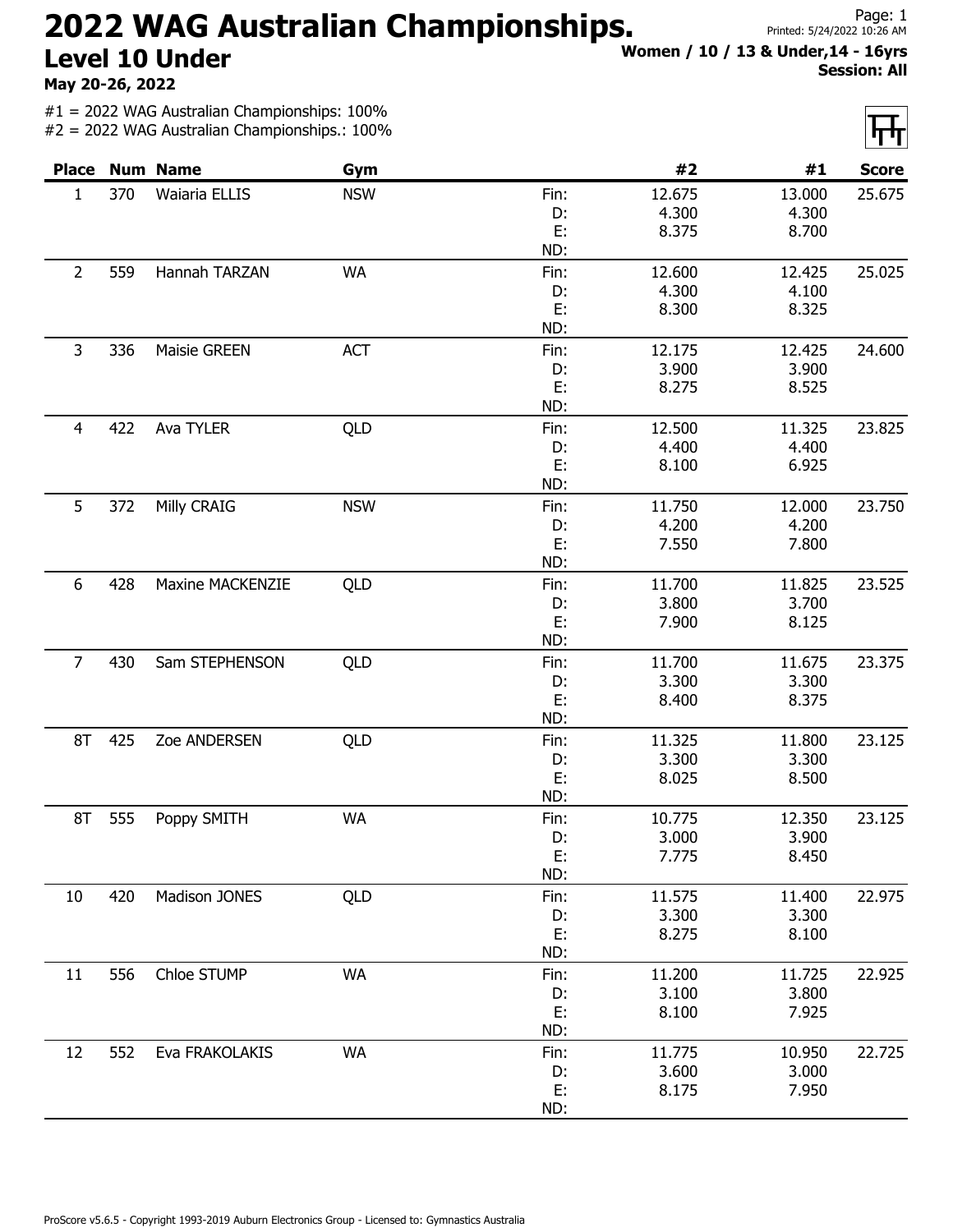## 2022 WAG Australian Championships. Level 10 Under

May 20-26, 2022

#1 = 2022 WAG Australian Championships: 100%

| <b>Place</b> |     | <b>Num Name</b>     | Gym        |            | #2             | #1             | <b>Score</b> |
|--------------|-----|---------------------|------------|------------|----------------|----------------|--------------|
| 13           | 504 | Jessica GOH         | <b>VIC</b> | Fin:       | 11.900         | 10.625         | 22.525       |
|              |     |                     |            | D:         | 3.300          | 3.000          |              |
|              |     |                     |            | E:         | 8.600          | 7.625          |              |
|              |     |                     |            | ND:        |                |                |              |
| 14           | 375 | <b>Tyarn LEES</b>   | <b>NSW</b> | Fin:       | 10.975         | 11.250         | 22.225       |
|              |     |                     |            | D:         | 3.200          | 3.300          |              |
|              |     |                     |            | Е:         | 7.775          | 7.950          |              |
|              |     |                     |            | ND:        |                |                |              |
| 15           | 374 | Stella ROBERTSON    | <b>NSW</b> | Fin:       | 10.125         | 11.750         | 21.875       |
|              |     |                     |            | D:         | 3.600          | 3.600          |              |
|              |     |                     |            | E:         | 6.525          | 8.150          |              |
|              |     |                     |            | ND:        |                |                |              |
| 16           | 376 | Maisie WILDE        | <b>NSW</b> | Fin:       | 11.075         | 10.700         | 21.775       |
|              |     |                     |            | D:         | 3.100          | 3.100          |              |
|              |     |                     |            | E:         | 7.975          | 7.600          |              |
|              |     |                     |            | ND:        |                |                |              |
| 17           | 505 | Madeleine FENTON    | <b>VIC</b> | Fin:       | 10.925         | 10.525         | 21.450       |
|              |     |                     |            | D:         | 2.600          | 2.900          |              |
|              |     |                     |            | E:         | 8.325          | 7.625          |              |
|              |     |                     |            | ND:        |                |                |              |
| 18           | 373 | Caitlin JONES       | <b>NSW</b> | Fin:       | 10.575         | 10.775         | 21.350       |
|              |     |                     |            | D:         | 4.200          | 3.600          |              |
|              |     |                     |            | E:         | 6.375          | 7.175          |              |
|              |     |                     |            | ND:        |                |                |              |
| 19           | 337 | Aarya PATEL         | <b>ACT</b> | Fin:       | 11.500         | 9.750          | 21.250       |
|              |     |                     |            | D:         | 3.800          | 3.300          |              |
|              |     |                     |            | E:         | 7.700          | 6.450          |              |
|              |     |                     |            | ND:        |                |                |              |
| 20           | 503 | Indianna GILSON     | <b>VIC</b> | Fin:       | 9.925          | 11.025         | 20.950       |
|              |     |                     |            | D:         | 1.800          | 2.000          |              |
|              |     |                     |            | E:<br>ND:  | 8.125          | 9.025          |              |
|              |     |                     |            |            |                |                |              |
| 21           | 369 | <b>RUBY FRANCIS</b> | <b>NSW</b> | Fin:       | 9.450          | 11.400         | 20.850       |
|              |     |                     |            | D:<br>E:   | 3.700<br>5.750 | 3.700<br>7.700 |              |
|              |     |                     |            | ND:        |                |                |              |
| 22           | 463 | Akira VAN           | <b>SA</b>  | Fin:       | 8.150          | 9.100          | 17.250       |
|              |     |                     |            | D:         | 2.600          | 3.500          |              |
|              |     |                     |            | E:         | 5.550          | 5.600          |              |
|              |     |                     |            | ND:        |                |                |              |
|              | 338 | Georgia GODWIN      | <b>ACT</b> |            | 8.675          | 8.300          | 16.975       |
| 23           |     |                     |            | Fin:<br>D: | 2.200          | 2.100          |              |
|              |     |                     |            | Ε.         | 6.475          | 6.200          |              |
|              |     |                     |            | ND:        |                |                |              |
| 24           | 362 | Alyssa BARKLEY      | <b>NSW</b> | Fin:       | 0.000          | 10.700         | 10.700       |
|              |     |                     |            | D:         | 0.000          | 3.300          |              |
|              |     |                     |            |            |                |                |              |
|              |     |                     |            | E:         | 0.000          | 7.400          |              |